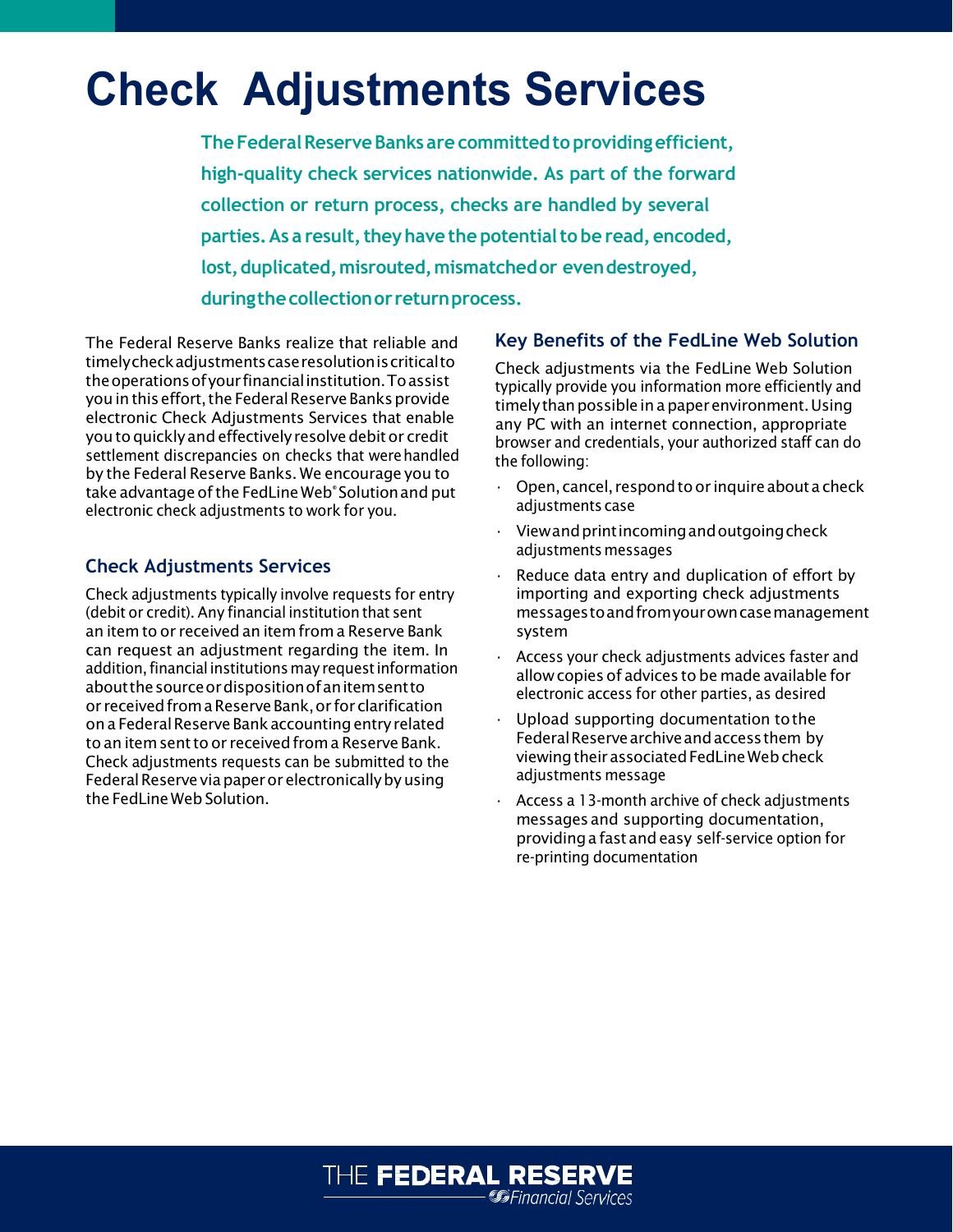## **Key Features of the FedLine Web Solution**

#### **Upload Check Adjustments Messages**

Createcheckadjustmentsmessagesusingyourown system and upload the messages and supporting documentation into the check adjustments application for electronic transmission tothe Federal Reserve Banks.

## **Print and Download Multiple Messages**

Print multiple incoming check adjustments messages. In addition, files of check adjustments messages can be downloaded for either printing orimportingintoyourowncheckadjustmentscase managementsystem.Yousavetimeandstreamline your workflow when receiving and researching check adjustments.

## **Exchange Documents Electronically**

Electronic exchange of documentation allows for faster research and resolution of check adjustments requests by eliminating manual tracking and matching of check adjustments messages and documentation. Documentation is accessible (by viewing its associated check adjustments message) for one full year from the date on which the electronic message was created or received.

Attachment Archive is our system for the electronic exchange of documentation supporting adjustments requests. Depository institutions participating in FedLine Web CheckAdjustments Service, and the Federal Reserve Banks, are able toaccessmessages andimagesofthe associated documentson a centralarchive.

#### **Check Adjustments Automated Status Report**

TheCheckAdjustmentAutomatedStatusReport is availabletoFedLine® Solutionscustomerswith accesstotheCheckAdjustmentsapplication locatedundertheReports tab. The report is generated atthe end of each processing day and provides information on the status of adjustment requests submitted to the Federal Reserve Banks.

#### **What response can you expect from the FederalReservewhenyouusetheFedLine Web Solution?**

Your adjustments request is received by the Federal Reserve Banks within minutes after you create and successfully send it. The Federal Reserve's centralized, electronic case management system for check adjustments, allows Federal Reserve check adjustmentsstafftoreview, researchandresolvea checkadjustmentscaseoriginatinginanydistrict. Once your check adjustments requestis received, the Federal Reserve Banks will do the following:

- Electronically acknowledge requests that you have submitted and provide a reference number
- Typically make a same-day provisional entry for all qualified requests received timely
- Electronicallyrespondtorequestsyouhave submitted with the information you have requested